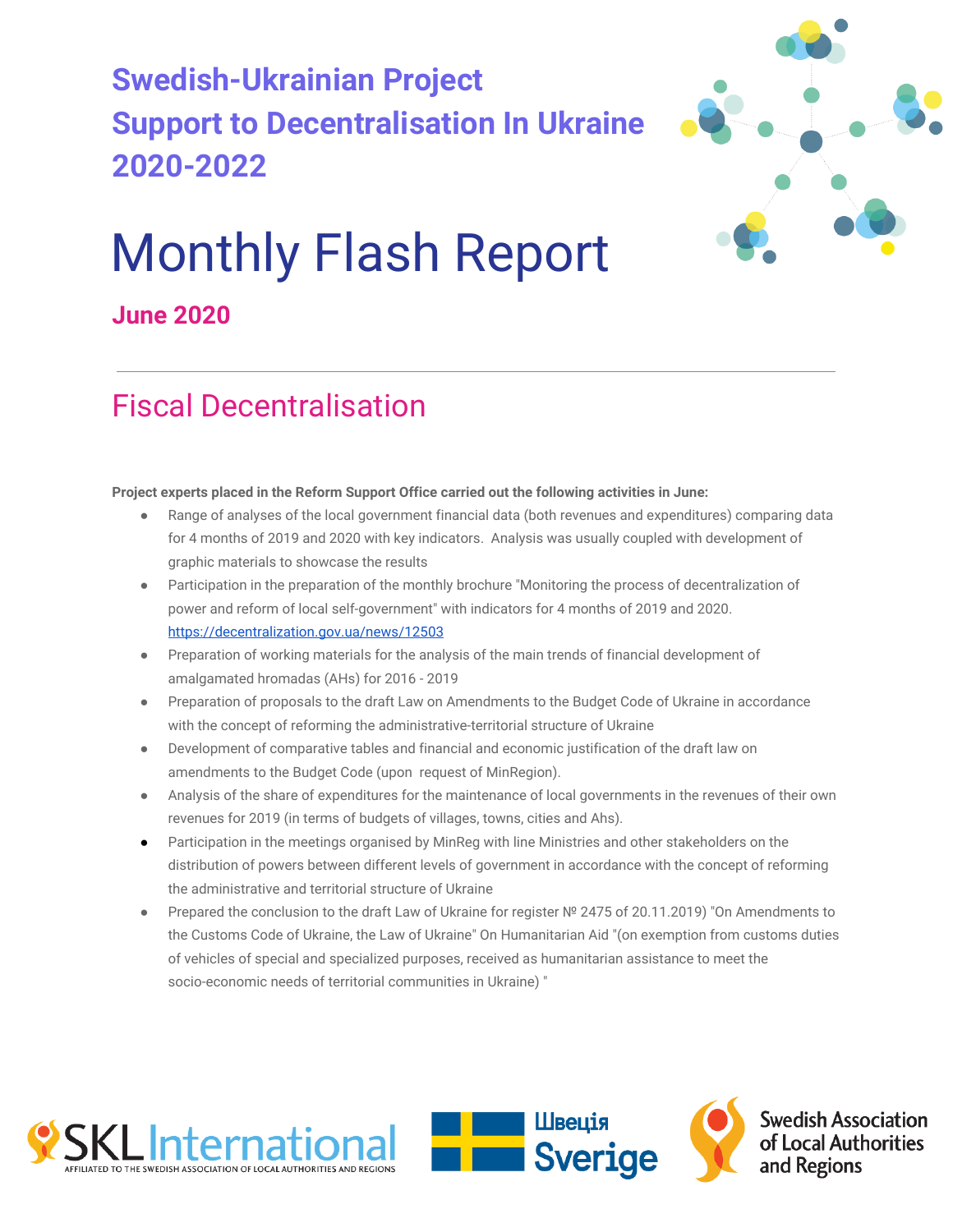### Decentralisation of Education

**During June 2020 the work of the education decentralisation team focused on:**

- Guidance, support and coaching for Ministry of Education and Science (MES) staff responsible for the education subvention allocation mechanism on:
	- Processing student data for further use in Allocation of the Education Subvention
	- Preparation of a policy solution for introduction of transparent "subvention calculation statements" for individual local governments - school founders
- Continuation of analytical support to MES in design of the structure, composition and approaches to the reform of pedagogical staff salaries:
	- Preparation of the case study on teacher salaries in Estonia and Lithuania
	- Assessment of the reform costs under various scenarios
- Policy advice to MES on the distribution of powers between different levels of government in accordance with the concept of reforming the administrative and territorial structure of Ukraine
- Support to MES and the Institute of Education Analytics regarding the development and implementation of additional statistical collection modules - Individual Teacher Data, Individual Student Data.

### Support to Parliamentary Committees

At the request of the Verkhovna Rada Committee on State Building, Regional Policy and Local Self-Government the Project started the preparation of a number of information materials on the practices of the Scandinavian countries on the implementation of e-democracy tools at the national and local levels, on role and functioning of Local Government Association and other LSG-related topics.

### Support to the Association of Amalgamated Territorial Communities (AATC)

- The Project continues to support regional activities of the AATC, in particular communication with regional members of the AATC. Online meeting of the AATC's regional branch in Dnipro oblast were held
- Facilitation of the capacity development: training sessions for AATC executive team were organised jointly with DOBRE Project. 1st module was held on 11 June and focused on online facilitation. 2nd session, on 16 June, focused on local self-government, self-government principles, values and ways LSG Associations operate in different countries, in particular in Sweden and Poland, 3rd and 4th modules was held on 18, 23 June, focused on methodology of organising AATC sectoral platforms work, 5th module was held on 25 June, focused on examples of organising and conducting events
- Strategic support to the AATC: [on 11 June, online meetings of the Board and the Council of the AATC were](https://hromady.org/%d0%b2-%d0%b0%d1%81%d0%be%d1%86%d1%96%d0%b0%d1%86%d1%96%d1%97-%d0%be%d0%b1%d0%b3%d0%be%d0%b2%d0%be%d1%80%d0%b8%d0%bb%d0%b8-%d1%81%d0%b8%d1%82%d1%83%d0%b0%d1%86%d1%96%d1%8e-%d1%89%d0%be%d0%b4%d0%be/) [held](https://hromady.org/%d0%b2-%d0%b0%d1%81%d0%be%d1%86%d1%96%d0%b0%d1%86%d1%96%d1%97-%d0%be%d0%b1%d0%b3%d0%be%d0%b2%d0%be%d1%80%d0%b8%d0%bb%d0%b8-%d1%81%d0%b8%d1%82%d1%83%d0%b0%d1%86%d1%96%d1%8e-%d1%89%d0%be%d0%b4%d0%be/) to discuss the support campaign for hromadas not included in the proposed territorial plans, the preparations for the Congress and the draft legislation on LSG, LSA, budgets and taxes



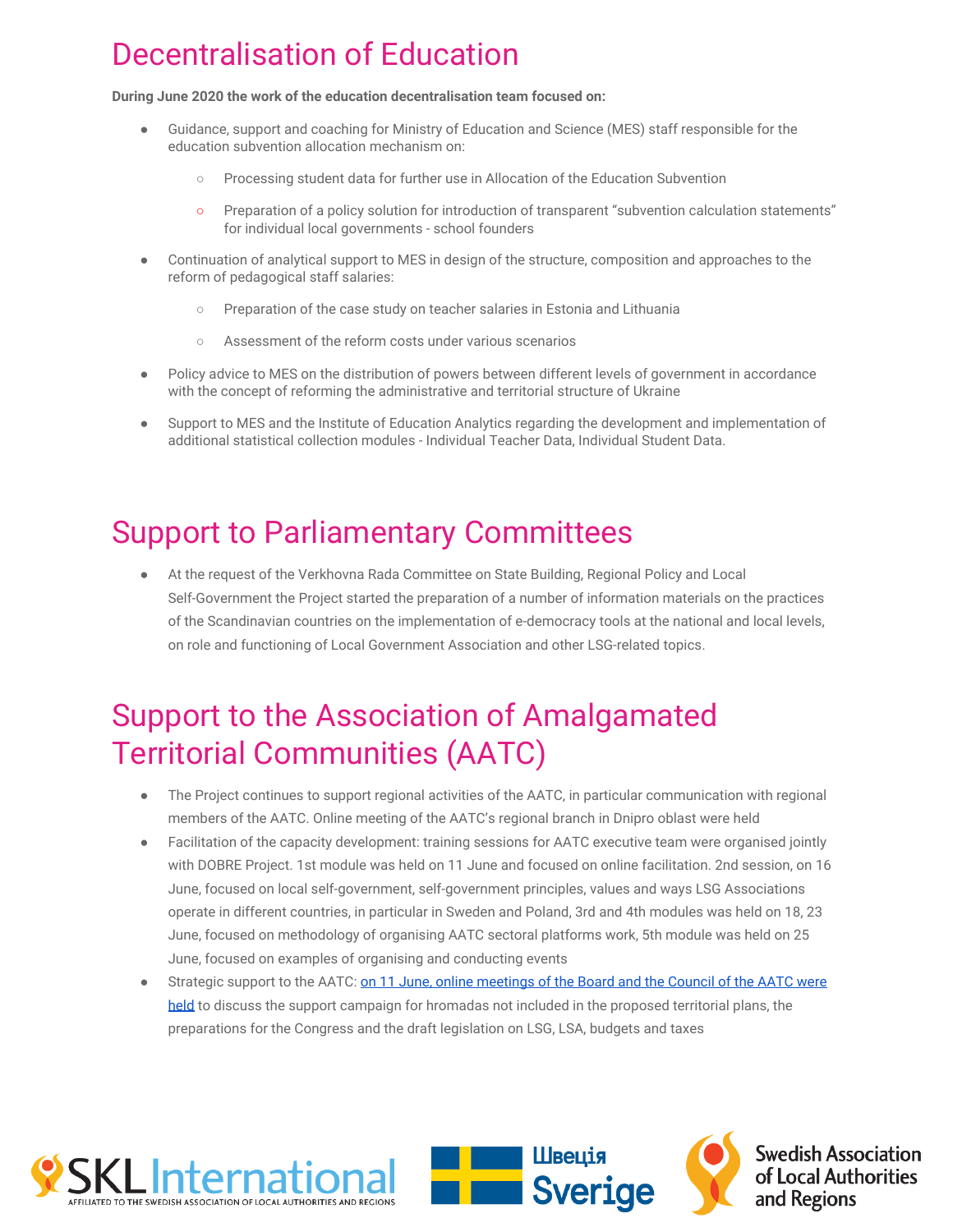- The AATC [appealed to the President](https://hromady.org/%d0%b0%d1%81%d0%be%d1%86%d1%96%d0%b0%d1%86%d1%96%d1%8f-%d0%be%d1%82%d0%b3-%d0%b7%d0%b2%d0%b5%d1%80%d0%bd%d1%83%d0%bb%d0%b0%d1%81%d1%8c-%d0%b4%d0%be-%d0%bf%d1%80%d0%b5%d0%b7%d0%b8%d0%b4%d0%b5%d0%bd/) and registered the relevant petition to protect the existing communities from the liquidation
- [In April, the AATC presented a special web-page "Hromady against Covid-19", created with the support of](https://hromady.org/%d0%b0%d1%81%d0%be%d1%86%d1%96%d0%b0%d1%86%d1%96%d1%8f-%d0%be%d1%82%d0%b3-%d0%bf%d1%80%d0%b5%d0%b7%d0%b5%d0%bd%d1%82%d1%83%d0%b2%d0%b0%d0%bb%d0%b0-%d1%81%d0%bf%d0%b5%d1%86%d1%96%d0%b0%d0%bb%d1%96/) [the Swedish-Ukrainian project "Support to Decentralisation in Ukraine". "Hromadas against COVID-19" is a](https://hromady.org/%d0%b0%d1%81%d0%be%d1%86%d1%96%d0%b0%d1%86%d1%96%d1%8f-%d0%be%d1%82%d0%b3-%d0%bf%d1%80%d0%b5%d0%b7%d0%b5%d0%bd%d1%82%d1%83%d0%b2%d0%b0%d0%bb%d0%b0-%d1%81%d0%bf%d0%b5%d1%86%d1%96%d0%b0%d0%bb%d1%96/) [collection of practices and guidance to support hromadas during the coronavirus pandemic](https://hromady.org/%d0%b0%d1%81%d0%be%d1%86%d1%96%d0%b0%d1%86%d1%96%d1%8f-%d0%be%d1%82%d0%b3-%d0%bf%d1%80%d0%b5%d0%b7%d0%b5%d0%bd%d1%82%d1%83%d0%b2%d0%b0%d0%bb%d0%b0-%d1%81%d0%bf%d0%b5%d1%86%d1%96%d0%b0%d0%bb%d1%96/). By the end of June, the online platform<https://razom.hromady.org/>contained 37 practices on actions on local level to prevent and tackle the impact of the Coronavirus pandemic. Since the launch of the platform it has been visited more than 13000 times
- On 5 June representatives of the AATC took part in the work of working group dealing with the changes to the Constitution of Ukraine
- Project experts held coaching sessions with the moderators of the Education and Rural Development Platforms, together with the USAID DOBRE project experts
- Proposals for AATC activities in the field of gender equality were prepared and will be shared with AATC and Platform management
- Project provided analytical inputs on topics related to legal status of LSGs in different countries, on key elements on legal framework for LSGs, on LSG supervision and on division of competences

#### **The Project supports the work of the legal, budget and finances, education and rural development platforms of the Association:**

- **In the framework of the Association's Legal platform:**
	- Consultations were provided to the AHs on court appeals on the Resolution of the Cabinet of Ministers of Ukraine on approval of Perspective Plans
	- Elaboration and analysis of the draft Resolution of the Verkhovna Rada of Ukraine "On the formation and liquidation of rayons"
	- Preparation of a survey on OTG court appeals of the Resolutions of the Cabinet of Ministers on the recognition of illegal and cancellation of the order of the Cabinet of Ministers of Ukraine
	- Elaboration and analysis of the draft law on amendments to some laws of Ukraine to improve the electoral code
	- Information meeting of the Legal Platform on the development of amendments to the Constitution of Ukraine on decentralisation
	- Development of a legislative initiative to exempt local governments from paying court fees
	- Elaboration and analysis of the Orders of the Cabinet of Ministers of Ukraine on determination of administrative centers and approval of territories of territorial communities of oblasts
- Within the framework of the Association's platform "Local budgets and finances":
	- Participation in the second round of online meetings on division of competences, related to the Concept of Amendments to the Laws "On Local Self-Government in Ukraine" and "On Local State Administrations", changes to Budget and Tax legislation
	- Preparation of the Association's position in support of the draft law "On Amendments to the Tax Code of Ukraine (concerning the abolition of tax preferences on land fees for mining companies)"
	- Working on the draft Law "On Amendments to the Tax Code of Ukraine (regarding the indexation of the normative monetary valuation of land)" and preparation of an appeal to the author of the draft with a request to further promote the bill



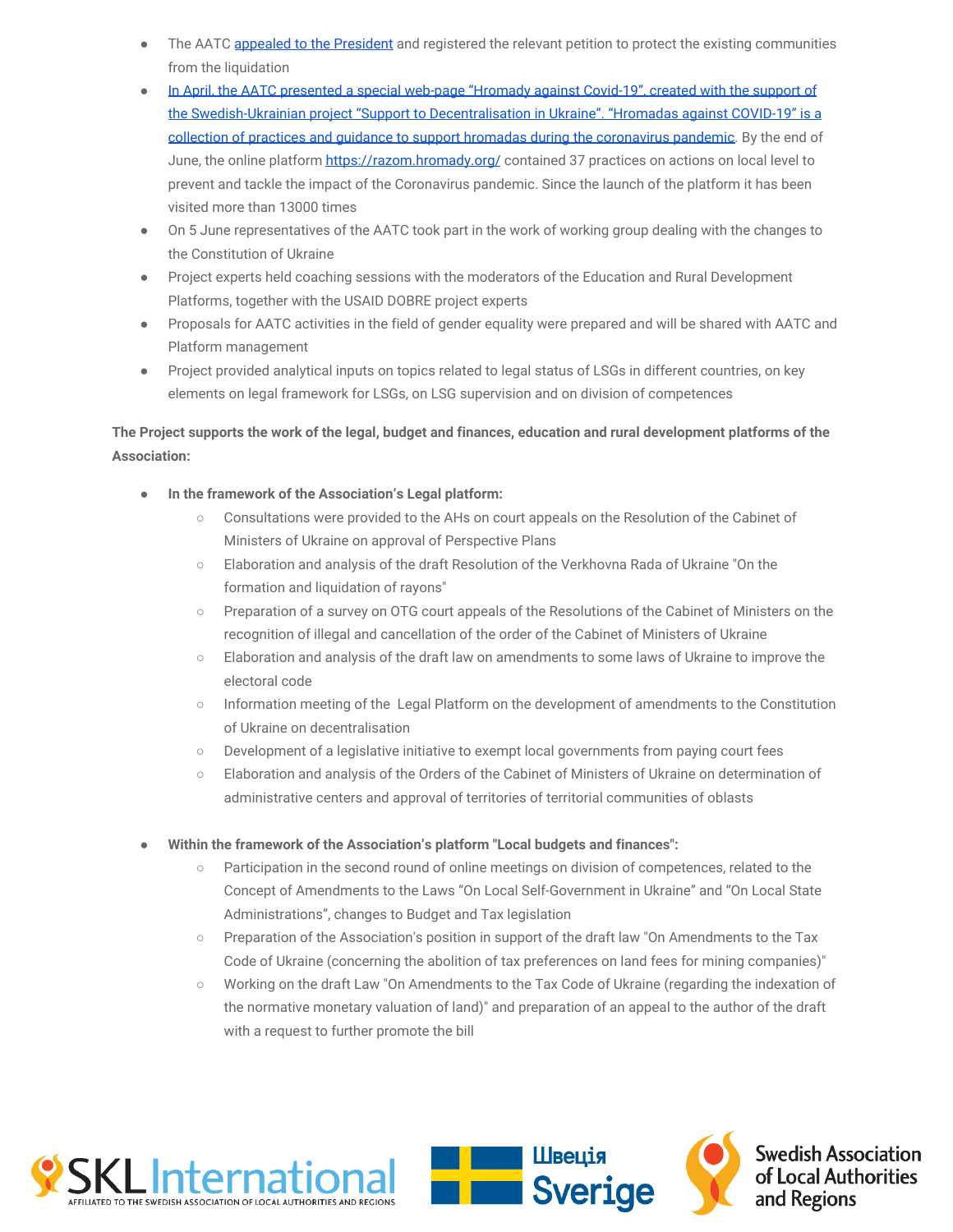- Preparation of the comments on the draft law "On Amendments to the Budget Code of Ukraine" and sending it for review and comments to fiscal experts dealing with the finances on local level
- Participation in the Donor's meeting of WG №2 on finance and budgeting to discuss the draft Law "On Amendments to the Budget Code of Ukraine" to bring into line the provisions of budget legislation in connection with the completion of administrative-territorial reform
- Providing individual advice to AHs on financial and budget issues

#### ● **Within the framework of the Association's platform "Education":**

- On 10 June, online webinar "Registration of labour relations with employees and school directors" was held
- On 26 June, a joint seminar was held between the Education and Safety platforms on fire safety in education establishments. A dialogue has been launched between the Association and the National service of emergency situations
- AATC proposals were prepared to the draft Concept of Preschool Education Development
- [Collecting and preparation of 2 practices on education in times of pandemic](https://razom.hromady.org/%d0%bd%d0%b0%d0%bb%d0%b5%d0%b6%d0%bd%d0%b0-%d0%bf%d1%80%d0%b0%d0%ba%d1%82%d0%b8%d0%ba%d0%b0-2/) for the AATC's portal <https://razom.hromady.org/>
- **● Analytical work:**
	- Conducting of the survey on amendments to the Laws of Ukraine "On Local Self-Government in Ukraine" and "On Local State Administrations" in the preparation of a new version of the definition of the powers of local self-government in the fields of education, health, social protection, housing, civil protection, nature, culture and arts, physical culture and sports, urban planning and architecture
	- Analysis of results and preparation of the document summing up the results of surveys on amendments to the laws of Ukraine "On local self-government in Ukraine" and "On local state administrations" in terms of preparing a new version of the definition of the powers of local self-government

#### **Communication:**

- [The digest covering the activities of the Association in April was released](https://wp.me/P9LVVV-1Gk)
- Facebook page, Association's official web-site, [the "The best practices" web-site](https://wiki.hromady.org/) were continuously updated
- [Special web-page "Hromady against Covid-19" is continuously updated with the new practices](https://razom.hromady.org/)
- Communication support of the AATC's campaign ["Marathon on Protection of Hromadas"](https://hromady.org/%d0%bc%d0%b0%d1%80%d0%b0%d1%84%d0%be%d0%bd%d1%83-%d0%b7%d0%b0%d1%85%d0%b8%d1%81%d1%82%d1%83-%d0%b3%d1%80%d0%be%d0%bc%d0%b0%d0%b4-%d0%b0%d1%81%d0%be%d1%86%d1%96%d0%b0%d1%86%d1%96%d1%8f/)

#### **The AATC experts took part in the following events and meetings:**

- On 1-2 June, meeting of all local self-government associations on harmonisation of positions on amendments to the Constitution, as well as on delineation of powers
- On 5, 12, 19 June meetings of the working group on the preparation of proposals for amendments to the Constitution of Ukraine of the Commission for Legal Reform.
- On 15 June, meeting with the representative of the Ministry of Finance on cooperation between the Ministry and the Association
- On 25 June, meeting of the Chairman of the Association Oleksandr Korinny and the Executive Director of the Association Valentyna Poltavets with the Chairman of the Committee of the Verkhovna Rada of Ukraine on